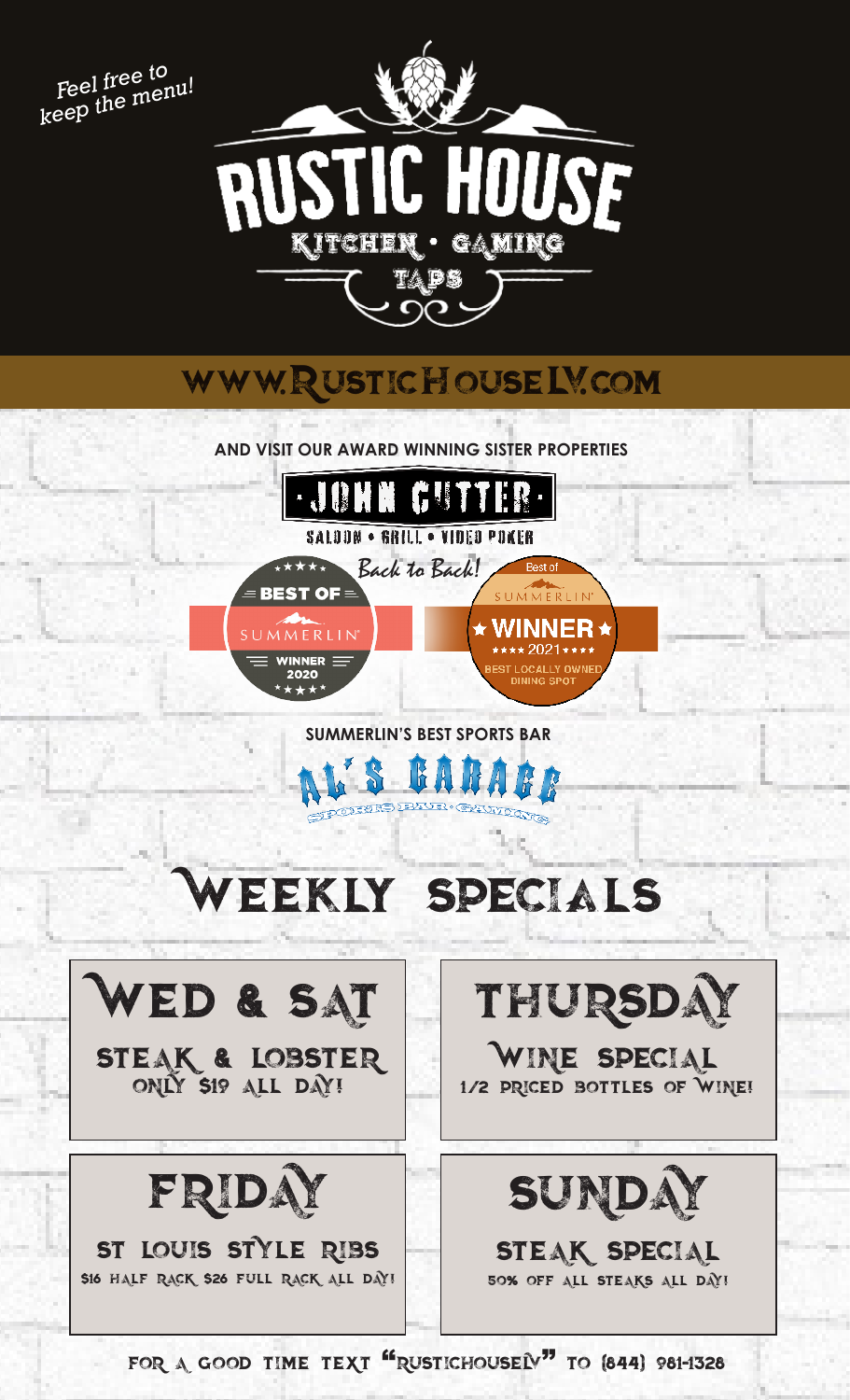# **STARTERS**

#### **CHICKEN WINGS - \$17**

1lb. wings with choice of ranch, bleu cheese, honey mustard or BBQ. Hot, med, mild or plain. Choice of fries or any side salad

#### **HOUSE CHICKEN STRIPS - \$15**

Choice of ranch, bleu cheese, honey mustard, or bbq sauce. hot, med, mild or plain. Choice of fries or any side salad.

#### **DW CRACK SHRIMP - \$16**

6 Black tiger shrimp, grilled and tossed in butter, garlic and cracked pepper.

#### **SALMON STACKS - \$16**

Lightly blackened salmon "stacked" on a sliced cucumber with cabbage, tomato, and fresh jalapeño topped with citrus soy and Cajun Mayo.

#### **PHILLY FRIES - \$15**

Shaved rib eye piled with mushrooms, onions, over fries with our signature JC cheese sauce.

**HOUSE MADE SPINACH ARTICHOKE DIP - \$10** A combination of Fresh Artichoke, Spinach, & Creamy Parmesan Cheese served with Parmesan Garlic Bread.

#### **FILET NACHOS\* - \$16**

Tortilla chips with pico de gallo, olives, jalapenos, guacamole, sour cream & our JC signature cheese sauce.

#### **CHICKEN LETTUCE WRAPS - \$14**

Chicken, asian mix veggies, served on romaine lettuce cups.

# Salads

Red Rock Cobb Salad



## Breakfast

#### *SERVED DAILY MIDNIGHT - 11 AM*

*Breakfast Sides: Toast \$2, Tomatoes \$2, Bacon \$4*

#### **RH BREAKFAST\* - \$12**

Bacon, 3 eggs any style and home fries. Served with toast.

#### **CRISPY FRENCH TOAST - \$11**

Crusted with cereal flakes. Served with butter, syrup, bacon and home fries.

#### **BREAKFAST MELT\* \$12.00**

Two Eggs your Style, with Bacon and Cheddar Cheese on Fresh Sourdough. Topped with Garlic Mayonnaise. Served with Hash browns

#### **BUILD YOUR OWN OMELETS\* \$12.00**

Choose from The Following additions: Cheddar Cheese, Provolone Cheese, Onions, Green Pepper, Red Pep-<br>per, Diced Tomatoes, Jalapenos, Black Olives, Pico De Gallo. Add any Protein for an Additional \$3 a piece: Diced Sausage, Bacon Bits, Shrimp. Served with hash browns and choice of white, wheat or sourdough toast.

## Happy Hour Starters *Only \$7*

**Nachos, Dynamite Rolls, Philly Fries, Spinach Artichoke Dip, Quesadilla.**  *Everyday 4-6PM & 12-6AM*

**QUESADILLA - \$11** Pile on some chicken or steak for \$5; Shrimp \$7

#### **RH ANGUS SLIDERS\* \$14.00**

Ketchup, grilled onion, cheese, pickle. Choice of fries or any side salad

#### **TUNA CHIPS\* - \$15**

Cajun seasoned tuna, citrus soy, served on a wonton chip with wasabi.

#### **SHRIMP COCKTAIL - \$16**

6 Black tiger shrimp with the RH signature cocktail sauce.

#### **2 SOFT PRETZELS - \$8** Salt, whole grain mustard and JC signature cheese dip.

**DYNAMITE ROLLS - \$9** Spicy fried spring rolls with sesame chicken, cabbage, carrots, sprouts and sweet chili sauce.



#### **DOUBLE WEDGE SALAD - \$14**

Crisp Iceberg lettuce topped with Blue Cheese, Bacon Bits, Scallions, Tomato, shaved red onions. Add Chicken \$6, Add Crispy Shrimp or Salmon \$8

#### **FILET MIGNON\* - \$27**

Petite filet, romaine lettuce, bacon bits, tomatoes and parmesan dressing.

#### **RUSTIC SALAD\* - \$12**

Cherry tomatoes, English cucumbers, pine nuts, feta, and champagne vinaigrette with mixed greens. Add: Chicken \$6, Tuna \$8, Shrimp \$9 or Salmon \$12

#### **CAESAR - \$12**

With house made croutons. Add Chicken \$6 or Shrimp \$9.

#### **RED ROCK COBB SALAD - \$17**

A traditional Cobb made with free range chicken, fresh corn, bleu cheese, tomatoes, roasted pine nuts, sliced hard eggs and ripe avocados over our spring mix dressed with our house made vinaigrette.

#### **CALIFORNIA BREAKFAST BURRITO\* \$13.00**

3 eggs, choice of grilled chicken or steak, guacamole, chopped bacon, chedder cheese and fries. With a side of hashbowns

**NEW YORK STEAK & EGGS\* - \$17** NY Strip with 3 eggs. Served with toast and home fries.

### **BREAKFAST BURRITO - \$12**

Scrambled eggs, sausage, cheddar cheese, topped with our homemade chili verde sauce. Served with home fries.

#### **BREAKFAST PHILLY - \$12**

Shaved steak and scrambled eggs with onions, mushrooms and cheddar sauce. Served with home fries.

#### **CHICKEN FRIED STEAK & EGGS\* \$15.00**

10 oz. Hand breaded Black Angus NY strip topped with chef's homemade Italian sausage gravy. Served with 2 cage free eggs, hashbrowns, and choice of toast.



\*The consumption of raw or under cooked meats or eggs can be harmful to your health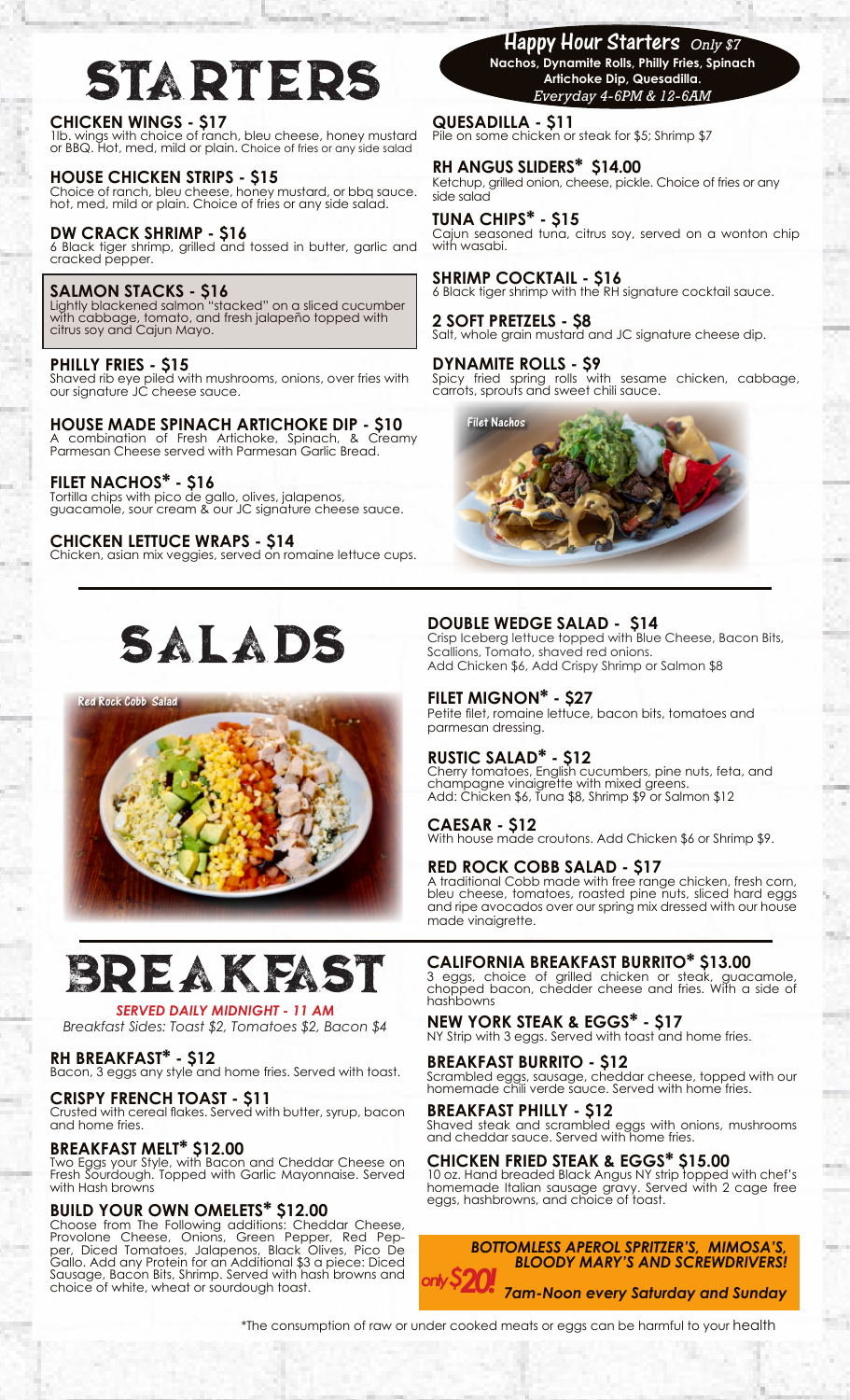# Entrees

#### **10 OZ. SALMON\* - \$25**

Have it grilled or blackened! Includes asparagus with choice of fries or any side salad.

**ORGANIC "DOUBLE BREAST" CHICKEN - \$22** Served sliced with asparagus and choice of fries or any side salad

**TWIN TAILS\* - \$38** 2 6-oz. lobster tails with Choice of fries or any side salad. **Add 1 tail to any entrée for \$16**

**FETTUCCINE - \$18** Alfredo sauce, veggie medley, garlic toast. Served with a choice of any side salad. Add chicken \$6 or shrimp \$9.

**MAPLE MUSTARD GLAZED SALMON\* - \$25** 10 oz. salmon filet glazed with maple and dijon mustard, asparagus and choice of fries or any side salad.

#### **RIGATONI VODKA - \$22**

Fresh prosciutto, romano parmesan cheese, peeled tomatoes, and garlic, topped with creamy tomato vodka sauce. Served with a choice of any side salad. Add chicken for \$6

#### **CHICKEN MARSALA - \$22**

Pan seared chicken breast, mushrooms,marsala sauce with fettuccine pasta and garlic toast. Served with a choice of any side salad.

#### **SPICY CAJUN CHICKEN PENNE PASTA - \$22**

Cajun chicken, tomatoes, creamy cheese sauce, garlic toast. (\*substitute shrimp \$4) Served with a choice of any side salad.



#### **18 OZ. BONE-IN RIBEYE\* - \$45**

**16 OZ. NEW YORK\* - \$45**

**10 OZ. FILET\* - \$41**

#### **6 OZ. PETITE FILET\* - \$28**

All steaks seasoned with blended spices and chili oil. Includes choice of fries or any side salad.

### **ULTIMATE SURF AND TURF\* - \$99**

2 lobster tails, 6 Black tiger shrimp (your way), 8 tuna chips, your choice of any steak (sliced), 2 sides and 2 house salads. sweet deal. **Surf Only \$69 - still a sweet deal!!** \*\*Sorry no substitutions!



# sides

**SKILLET MAC 'N' CHEESE \$8 JUMBO ASPARAGUS \$8 LOADED BAKED POTATO \$8 FRENCH FRIES \$7 CHEESY MASHED POTATOES \$8 JC SIDE SALAD \$7 CAESAR SIDE SALAD \$7 ROASTED BRUSSEL SPROUTS \$8 LOADED POTATO WEDGES \$8, SMOTHERED TOTS \$8 SAUTEED MUSHROOMS \$7**

## Sandwiches, Burgers

### & Wraps

**CHOICE OF FRIES OR ANY SIDE SALAD**

**10 OZ. BURGER\* \$14** Cheddar cheese, lettuce, grilled onions, tomato, ketchup and mustard.Add bacon \$2; Add avocado \$2; Add mushrooms \$.50; Add Bleu cheese crumbles \$2.

#### **PHILLY CHEESE STEAK SANDWICH OR WRAP**

**FULL ORDER - \$16 | HALF ORDER - \$11** Chicken or steak, mushrooms, grilled onions, JC Signature cheese sauce.

**JC CHICKEN CLUB \$14** Sliced organic chicken, avocado, tomatoes, bacon, mayo. On toasted sourdough.

**SPICY CHICKEN CAESAR WRAP \$14** Spicy chicken breast, romaine lettuce, caesar dressing.

**CHICKEN SANDWICH OR WRAP \$14** Double breast, avocado, mayo, lettuce, tomato, and swiss cheese.

**CRISPY CHICKEN SANDWICH\* \$14** Fried golden with chedder cheese, lettuce, tomato, sliced pickles and Al's sauce

#### **AL'S STEAK DIP\* \$14**

Shaved prime rib on a fresh Hoagie roll with grilled onions, Horseradish spread, au jus, Provolone Cheese

**MEDITERRANEAN CHICKEN WRAP \$14** Grilled chicken, tzatziki sauce, tomatoes, cucumbers, kalmata olives, feta cheese.



#### **CARNE ASADA TACOS\* - \$17**

3 flour tortillas filled with carne asada meat or chicken, cilantro, onions, mixed cheeses and rice and beans.

**WET BURRITO - \$17** Grilled chicken, pico de gallo, cheddar cheese, rice, refried beans, topped with green chili verde.

#### **CARNE ASADA PLATE\* - \$22**

7 oz. carne asada meat served with avocado, pico de gallo, and 3 flour tortillas with rice and beans.

#### **SHRIMP TACOS - \$16**

3 flour tortillas filled with marinated shrimp, coleslaw, chipotle mayo, and mixed cheeses with rice and beans.

#### **TAQUITOS - \$17**

4 tortillas filled with chicken, queso fresco, lettuce, pico de gallo, sour cream, hot sauce on the side. Served with rice and beans.

# Desserts

**AL'S GARAGE MUD PIE - \$9**

**CHOCOLATE CAKE - \$9**

**CARROT CAKE - \$9**

**NEW YORK CHEESE CAKE - \$9** *with Fresh Berries*